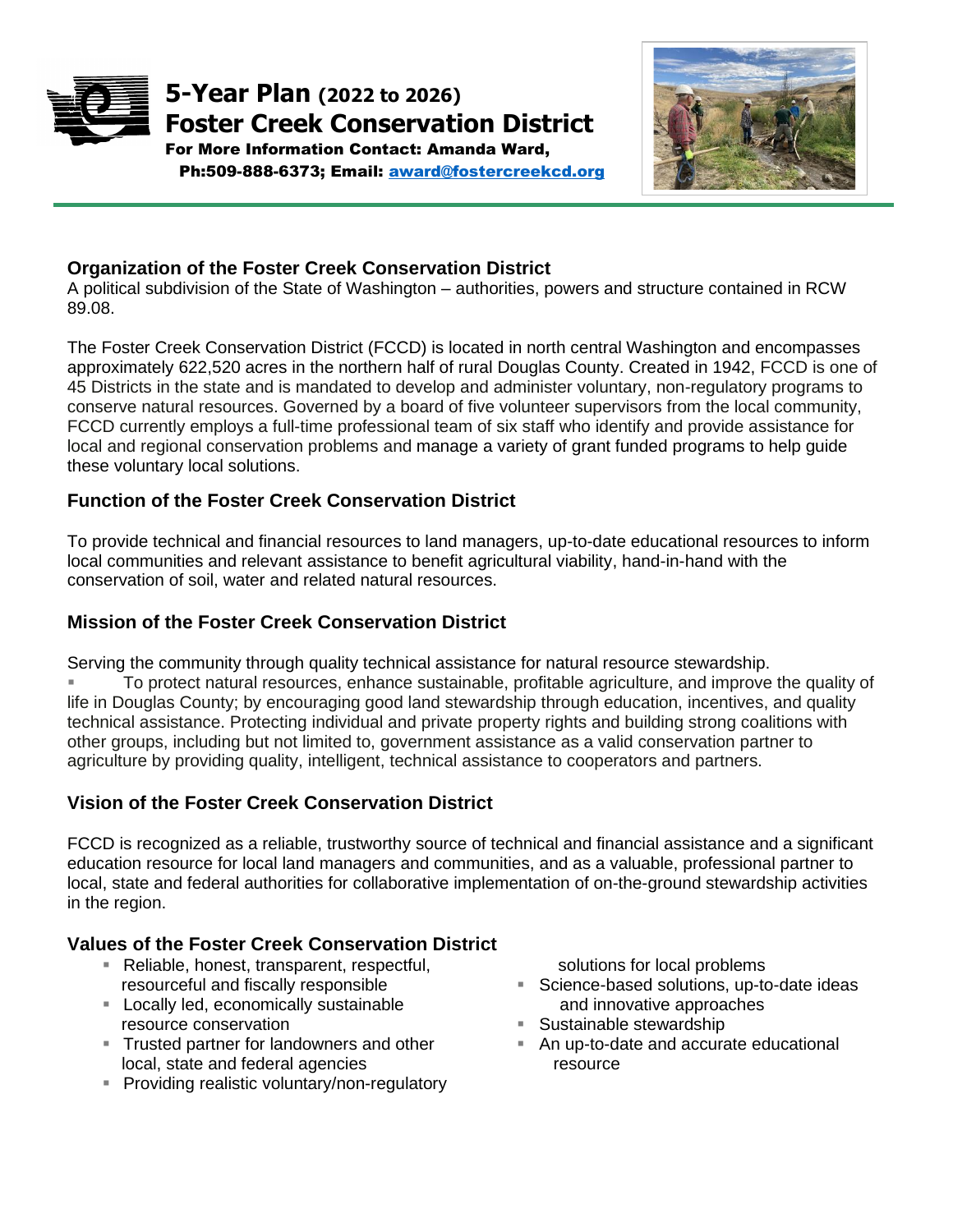## **Natural Resource Priorities, Measures of Success and Goals:**

Priorities are established by the five member FCCD Board of Supervisors, based on their local knowledge and experience, in conjunction with FCCD staff, who work directly with landowners and managers, partner agencies and others.

FCCD currently has four main programmatic priorities, all of which are fundamentally linked to some extent:

#### **1. Soil Health**

Douglas County is dependent on agriculture and northern Douglas County has over 350,000 acres in dryland cereal crops despite low precipitation (6-11"/year). Multiple soil units per field make agricultural management challenging. Erosion prone soils, organic content and water holding capacity are some of the regional concerns.

There is a proven relationship between farm viability and soil and water quality. Over the previous five years, FCCD provided support and resources to producers transitioning from conventional tillage to reduced till/no-till practices. Many producers converted to direct seed systems are now experimenting with additional BMPs, seeking additional sustainable dryland farming practices that will improve soil health and crop yields.

Over the next five years, FCCD plans to expand its soil sampling program as well as its range of assistance programs, including on-farm trials and market research. The information FCCD obtains through analysis of soil samples is integral as it helps inform a producer's management decisions and supports recommendations for the implementation of a suite of agricultural BMPs relevant to improving sustainability and resilience, at a time when unpredictable climatic influences are becoming a real concern. FCCD also plans to expand its education and outreach program to develop a well-rounded program that encompasses all regional agricultural activities, from large broad-acre operations to orchards and small farms. The longterm goal is to support sustainable, regenerative farming practices in the region and economic viability for land managers while also improving outcomes for the land and wildlife.

#### GOALS:

- Expand the range of FCCD's soil health assistance programs.
- Source ongoing cost-share funding to help producers continue to transition into direct seeding.
- Incorporate the establishment of on-farm trials for new crops, crop rotations and/or cover crops.
- Source funding for agricultural market research.
- Establish more soil sampling locations to expand the current soil monitoring program.
- Broaden outreach to demonstrate regenerative agriculture, such as incorporating grazing into direct seed systems.
- Research rangeland health and find resources to assist ranchers establish and/or maintain healthy rangeland.
- Build FCCD's network of Soil Health partners to create a platform that producers can participate in and benefit from.
- Facilitate a network of agricultural entities that regularly communicate and work together to benefit agriculture in the region.

#### MEASURES OF SUCCESS:

- 25 Dryland agricultural producers are assisted with implementing a variety of soil health BMPs.
- Farm trials are established and ongoing, with at least 10 producers participating.
- A rangeland health program is developed and underway, with at least 4 participants.
- Annual soil monitoring is increased from 29 to 60 participant fields.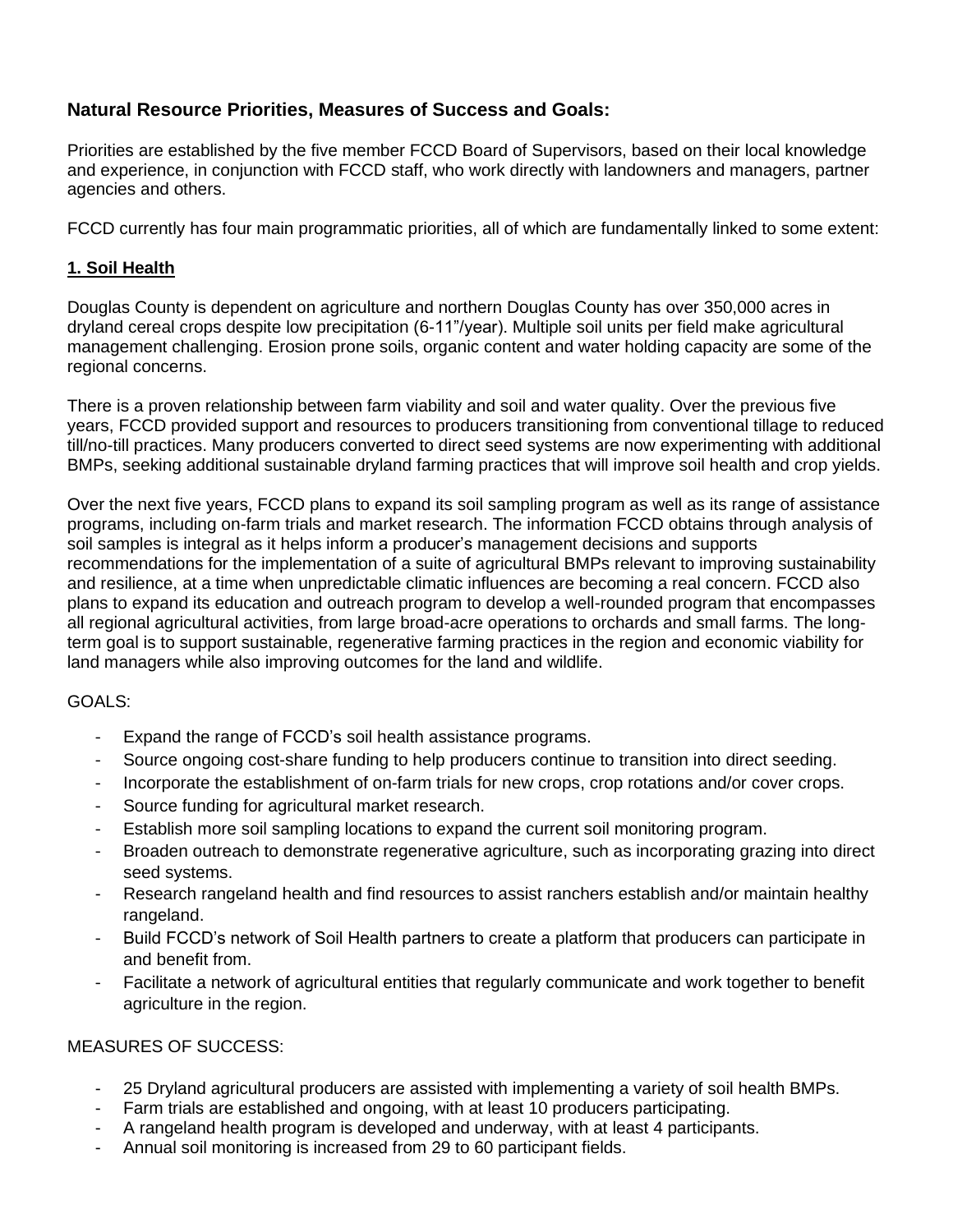- Soil sampling data is analyzed and reported to land managers, and the information directly informs at least 10 individual management decisions.
- At least 3 x soil health workshops or meetings are held each year.

### **2. Water Quality**

Foster Creek is the main water body in northern Douglas County and joins the Columbia River at Bridgeport. The Foster Creek Watershed is a very arid ecosystem, highly vulnerable to even small changes in climatic conditions and land use. The creek currently has WA. Department of Ecology 303(d) listings for water quality impairments of temperature, dissolved oxygen, and pH. This priority watershed sits within WRIA 50 and FCCD has been collecting water quality data off creeks and tributaries in this area since 2017. Between 2018 to 2021, monitoring was conducted at 22 sites with more than 568,810 measurements taken, providing valuable information to guide watershed planning decisions, assist the design of stream restoration projects and assess changes to water quality over time. The monitoring data will help FCCD develop projects to improve water quality, steam flow, stream shade and riparian buffers, leading to the reestablishment of fully functional stream systems and more resilient watersheds better able to survive catastrophic events such as drought and wildfire.

#### GOALS:

- Continue FCCD's current water quality monitoring program.
- Continue to address multiple 303(d) listings for water quality impairments for temperature, dissolved oxygen, and pH on Foster Creek through various riparian restoration projects, outreach and education.
- Add at least one new watershed or sub-watershed to the current monitoring regime and expand monitoring to include streamflow and sediment load parameters.
- Resurrect FCCD's discontinued well monitoring program, and expand the program currently being funded by WSU.
- Update the WRIA 50 watershed plan, including mapping sections of streams impacted by erosion.
- Develop a full-scale watershed restoration plan for Foster Creek.
- Resume WQ monitoring on Jameson Lake and engage a professional consultant to recommend appropriate options for controlling algae blooms in the lake.

#### MEASURES OF SUCCESS:

- Foster Creek and its' tributaries are compliant with the water quality standards set by Washington State Law.
- Water quality results are connected to in-stream and on-the-ground riparian restoration activities.
- One new stream restoration project on Foster Creek is completed, three new sites are planned and implementation of at least one new project is underway.
- The WRIA 50 watershed plan update is completed.
- Well monitoring is resumed throughout the county.
- A lake water enhancement project for Jameson Lake is planned and funding obtained to start implementing at least one of the algae bloom control methods recommended by the consultant.

### **3. Fire Recovery**

Historically, the shrub-steppe habitat of Douglas County evolved with fire. However, since 2018, northern Douglas County has experienced two major fast-moving wildfires – the 2018 Grass Valley fire that burned approximately 77,000 acres in eight hours, and the 2020 Pearl Hill fire that burned over 230,000 acres in approximately 36 hours, destroying miles of fencing, a number of homes and other structures. While researching fire recovery information FCCD discovered that, although information on forest fires is readily available, there is very little information specifically relating to fire in shrub-steppe. With a grant received through FEMA for the Grass Valley fire, FCCD commenced a project to research and develop a series of education modules relevant to the region. The project aims to improve awareness and knowledge of fire hazards and fire behavior, provide information to help mitigate the risk of loss due to wildfires, and planning assistance to help landowners create defensible spaces on their properties. A second FEMA grant provided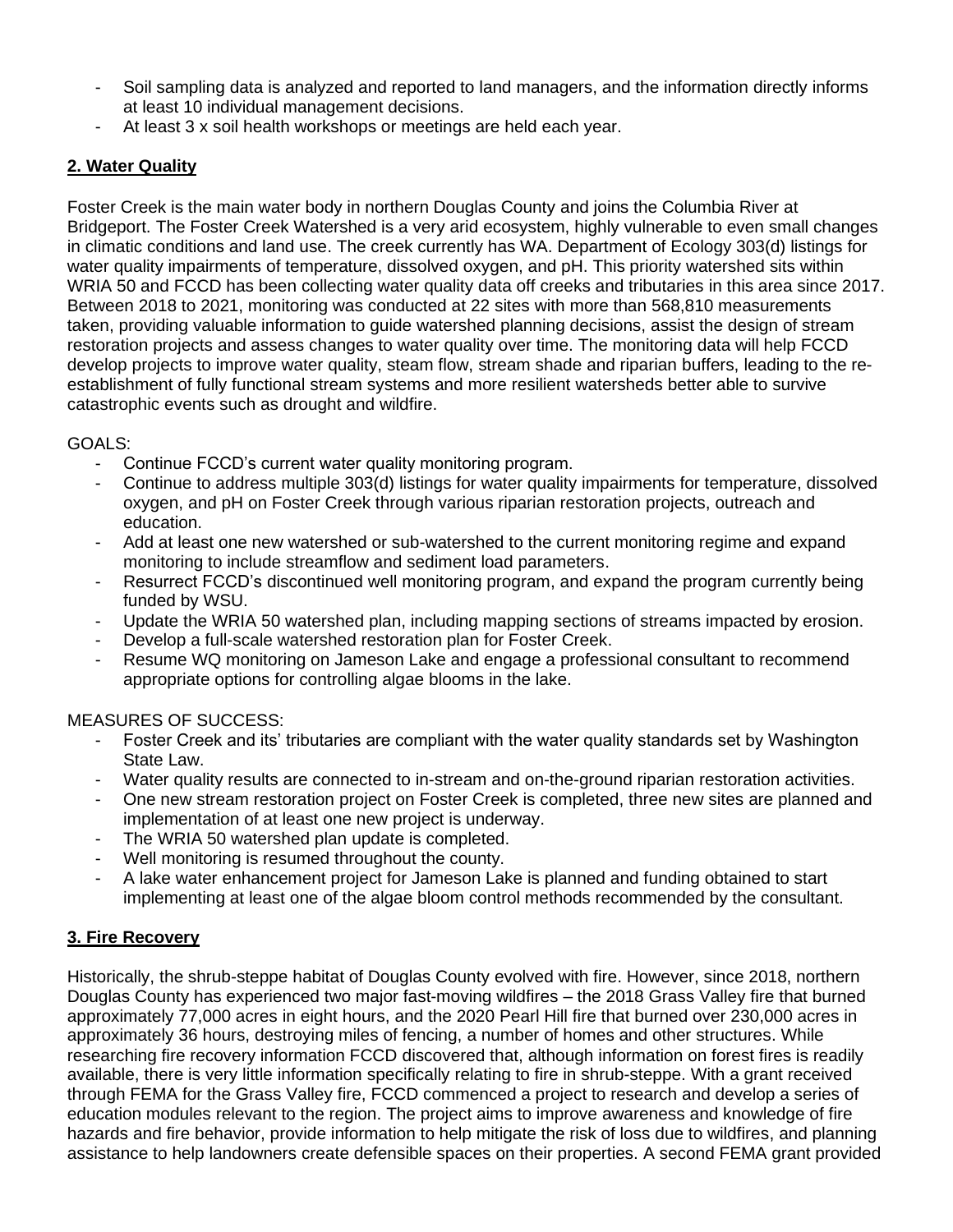funding for on the ground assistance, specifically post-fire weed control and re-seeding efforts. As fire is likely to remain a high regional priority in the future FCCD hopes to continue developing this important program to keep the information current.

### GOALS:

- Source funds to continue FCCD's fire recovery program and help update Douglas County's Community Wildfire Protection Plan (CWPP), in conjunction with the WA DNR.
- The fire related learning modules for students and adults are completed and actively used as a teaching tool.
- Create an up-to-date in-house database of landowner information and fire related resources to facilitate fire recovery planning and funding opportunities.
- Expand fire recovery engagement and available fire mitigation and/or recovery assistance options for landowners.
- Collaborate and regularly communicate with other local agencies to improve regional fire recovery efforts and information.
- Improve FCCD's website to make it a more interactive outreach tool that includes fire information.

### MEASURES OF SUCCESS:

- FCCD conducts at least one fire related workshop or training session for local communities, schools, landowners, or agencies each year, with at least 30 participants each event.
- 100 individual site-based plans are completed for landowners to assist with fire recovery, fire mitigation and/or the implementation of relevant BMPs.
- 50 landowners have taken action to reduce fire risk on their properties.
- Actions by these landowners increases their combined defensible space acreage by 20%.

### **4 Technical Assistance**

Technical Assistance (TA) is a broad heading that encompasses multiple programs and projects, including the Douglas County Voluntary Stewardship Program (VSP), WSCC Implementation activities and many of the smaller grants and contracts FCCD receives in any given year. Current TA programs include a number of weed mapping and control projects, post fire site assessments, Home Ignition Zone assessments, a riparian restoration project and writing Douglas County Multiple Species General Conservation Plans.

FCCD is the lead agency for the VSP, an important over-arching program implemented across the whole of Douglas County as an alternative to the regulatory approach of WA's Growth Management Act. The program aims to protect and enhance critical areas while maintaining and improving the long-term viability of agriculture. Program activities encompass a variety of planning, project design and implementation activities approved by the VSP Work Group.

In the past, FCCD has been contracted for weed mapping and control work by both the BLM and TNC. FCCD has also completed several Task Orders for the NRCS, assisting with farm planning and contract reviews across Douglas County. It is hoped that all these activities continue.

### GOALS:

- Improve and expand upon VSP messaging and landowner participation.
- Continue to build relationships with and provide technical assistance to private landowners and land managers within the county.
- Develop a successful orchard outreach program.
- Develop plans for orchard related projects and have implementation underway at two local orchards.
- Create an outreach plan with information relevant to ranchers wanting to improve rangeland health.
- Source additional funding to help expand range research in Douglas County and help producers maintain healthy herds and rangelands.
- Source cost-share funding to help install fence options that are wildlife friendly and fire-resistant.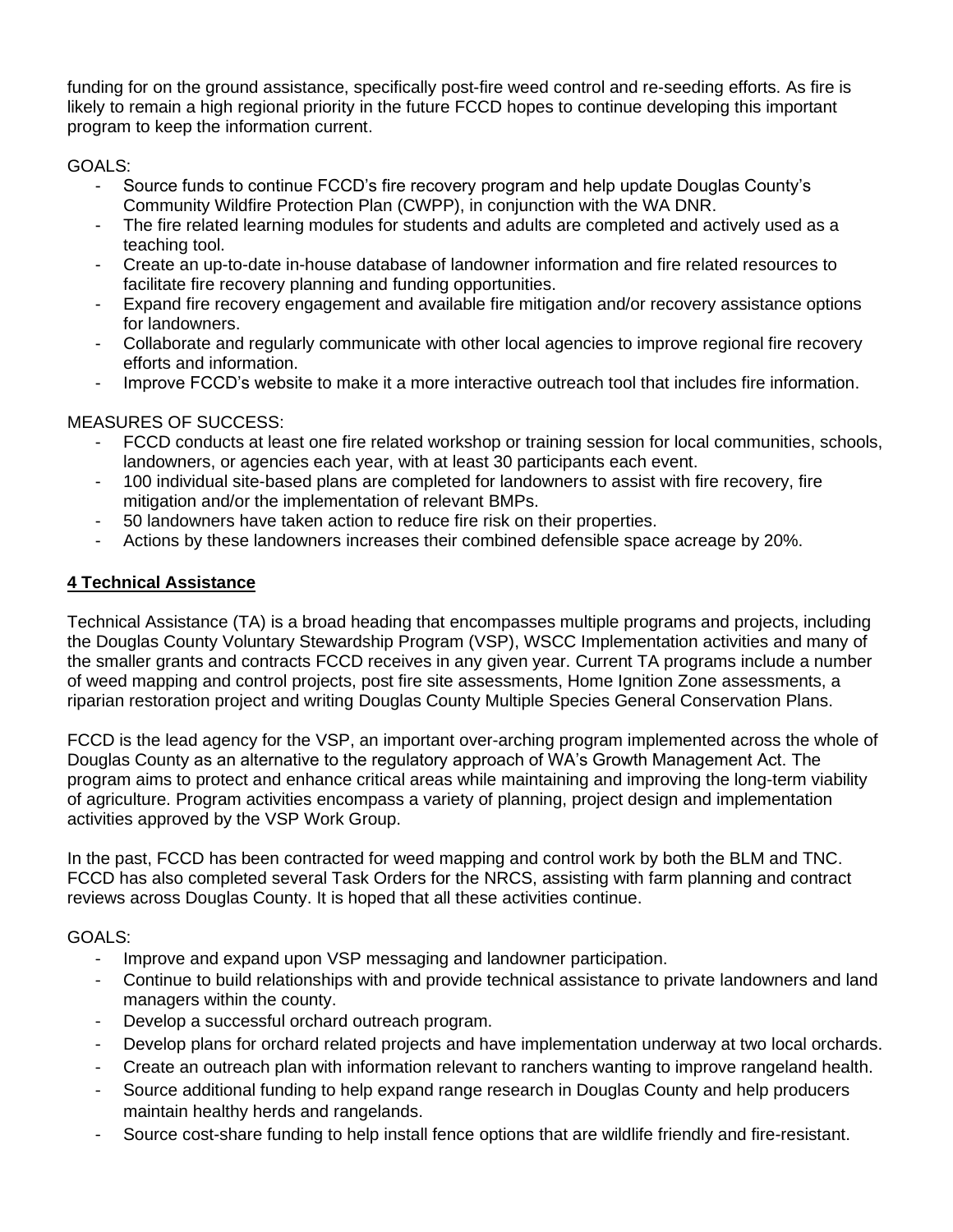- All FCCD staff are trained and provide planning assistance to NRCS through Task Orders.
- Source funding to maintain an ongoing weed mapping and control program.

#### MEASURES OF SUCCESS:

- A minimum of 200 VSP checklists are filled out and returned to FCCD's VSP Coordinator.
- 2 Orchard projects are planned and implemented.
- At least 400 farm plans or reviews are completed through NRCS Task Orders.
- At least 100 cooperators are given appropriate technical assistance to enroll in, continue with or implement a relevant conservation practice through NRCS, WSCC or other funding sources.
- At least 10 MSGCP plans completed for Incidental Take Permits approved by the USFWS.
- Weed mapping is completed across 2,000 acres.
- Five landowners are assisted by appropriate weed control implemented at sites identified in the mapping process.

#### **Critical Geographic Areas:**



## **1. WRIA 50 and Foster Creek Watershed**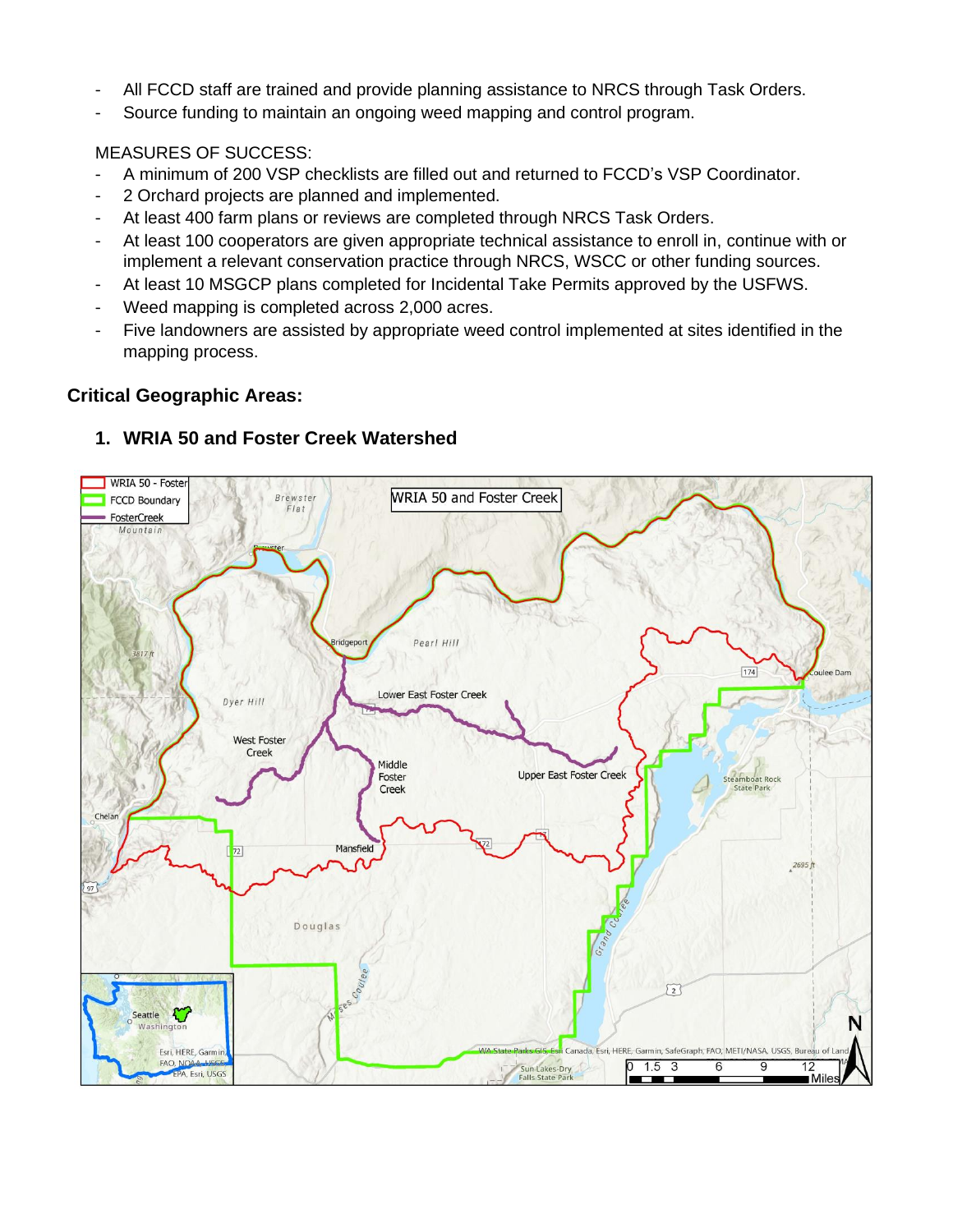## **Wildfire Recovery**

- Grass Valley fire approximately 77,000 acres (2018)
- Road 11 fire approximately 11,000 acres (2020)
- Pearl Hill fire approximately 234,000 acres (2020)



### **Information – Education Priorities, Measures of Success, and Goals:**

Douglas County is a low population area (< 50,000); therefore, engagement options are limited, and pose sometimes unique challenges. Partnership opportunities are of key importance for FCCD and provide a way to augment E & O opportunities on a more regional basis. District staff organize and /or participate in a wide range of curricula throughout each year with popular ongoing programs that include Salmon in the Classroom, Kids in the Creek and Envirothon. FCCD continues to build its quarterly newsletter distribution and social media platforms.

### GOALS:

- Increase awareness of and promote the district's mission, services, and programs, including VSP and MSGCP.
- Update FCCD's over-arching Education and Outreach Plan annually to reflect requirements for current programs and identified community needs.
- Build upon FCCD's communication and collaboration network with regional agencies and commodity groups to keep information current and natural resource messaging consistent within the County.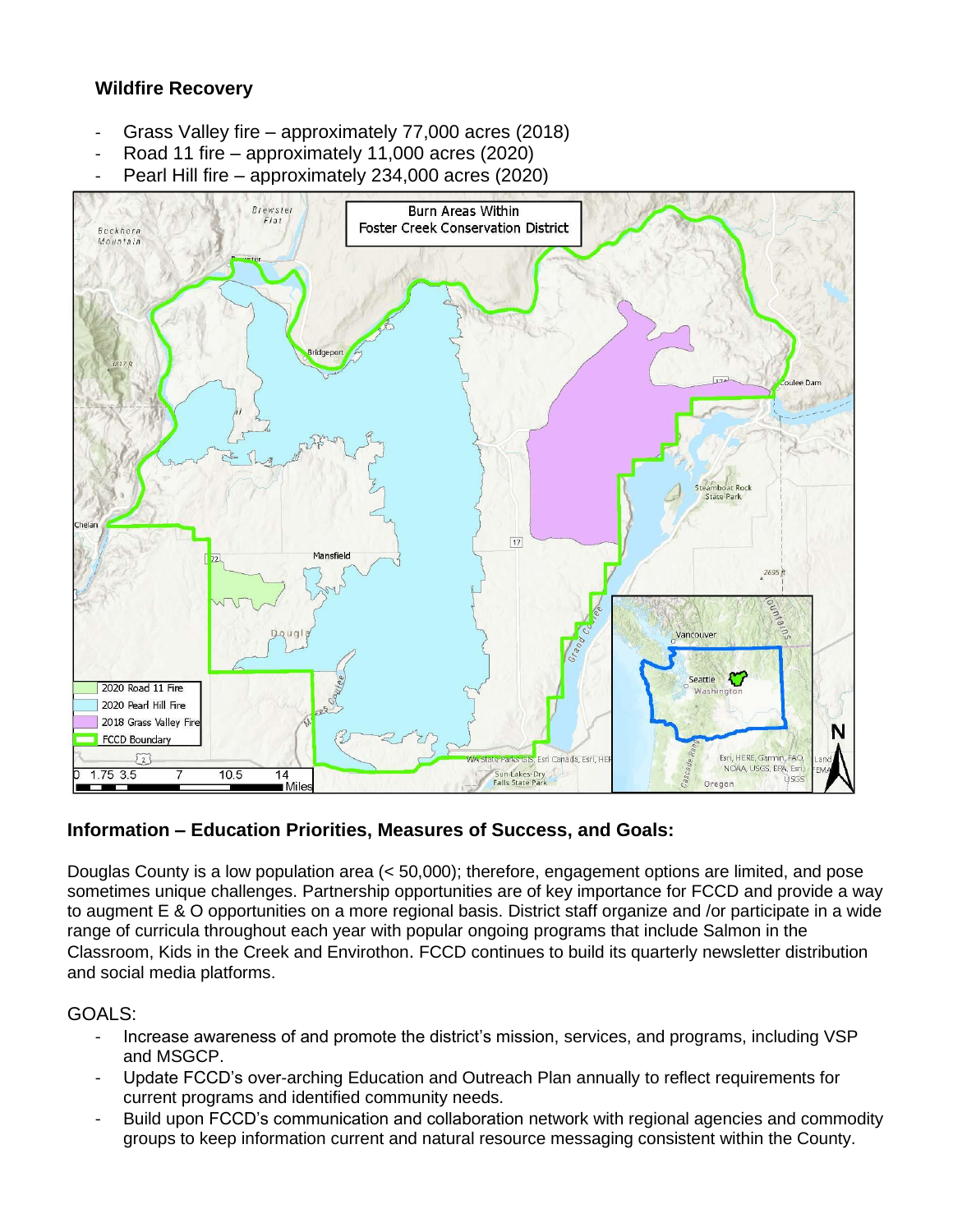- Establish contacts within local schools and schools supporting organizations to develop natural resources education programs that also fulfil grade criteria.
- Establish an internship program, or a regular volunteer activity that involves the local community.
- Design a system to better track outreach in a useful way for both FCCD and VSP.

## MEASURES OF SUCCESS:

- Hold one VSP event each year to promote the program and connect with Douglas County residents.
- Hold at least one annual workshop or event for each of FCCD's key programs.
- Produce and distribute four newsletters each year, with at least four articles in each newsletter.
- Newsletter mailing list is increased to include the whole county.
- Website updated, story map is active and current, social media audience up by 50% since 2022.
- Two community volunteer activities volunteers are organized each year.

# **District Operations, Priorities, Measures of Success, and Goals:**

One of FCCD's main priorities is to provide a healthy working environment with a positive culture that promotes and supports individual goals, collaborative teamwork, productivity, resiliency and flexibility.

## GOALS:

- Look for secure funding opportunities to maintain and grow district operations, continue working on high priority activities and give the district an ability to support professional development for staff.
- Keep informed on resource related policies and practices.
- Hire a part-time payroll/bookkeeping assistant.
- Provide regular FCCD and VSP updates to Douglas County Commissioners.
- Update FCCD's policy manual.
- Become a key source of technical advice on conservation-based solutions for natural resource issues within the region.

## MEASURES OF SUCCESS:

- All district and staff needs are met.
- Operational oversight, administration and financial management are effective, and no issues are noted in SOA audits.
- Service requests are tracked, and increase by 50%
- Grant funding is from diverse sources State, federal and local/private sources.
- Key programs are funded and ongoing, with each employee fully funded by at least one major grant.
- The District is financially stable and in a position where it is possible to consider moving to facilities better suited to staff and programmatic needs, easier for public access and with room for equipment storage.

## **Trends Impacting Conservation in the Foster Creek Conservation District**

- More severe drought conditions are predicted. This has the potential to impact soil health, crop yields – dryland crops and orchards, range health, livestock and wildlife.
- Wildfires are expected to increase in frequency and ferocity across the county, detrimentally impacting wildlife and wildlife habitat, farming viability, and community safety.
- Fewer young people are taking up farming. Family farms with no successors are being sold, purchased by and absorbed into larger or corporate operations.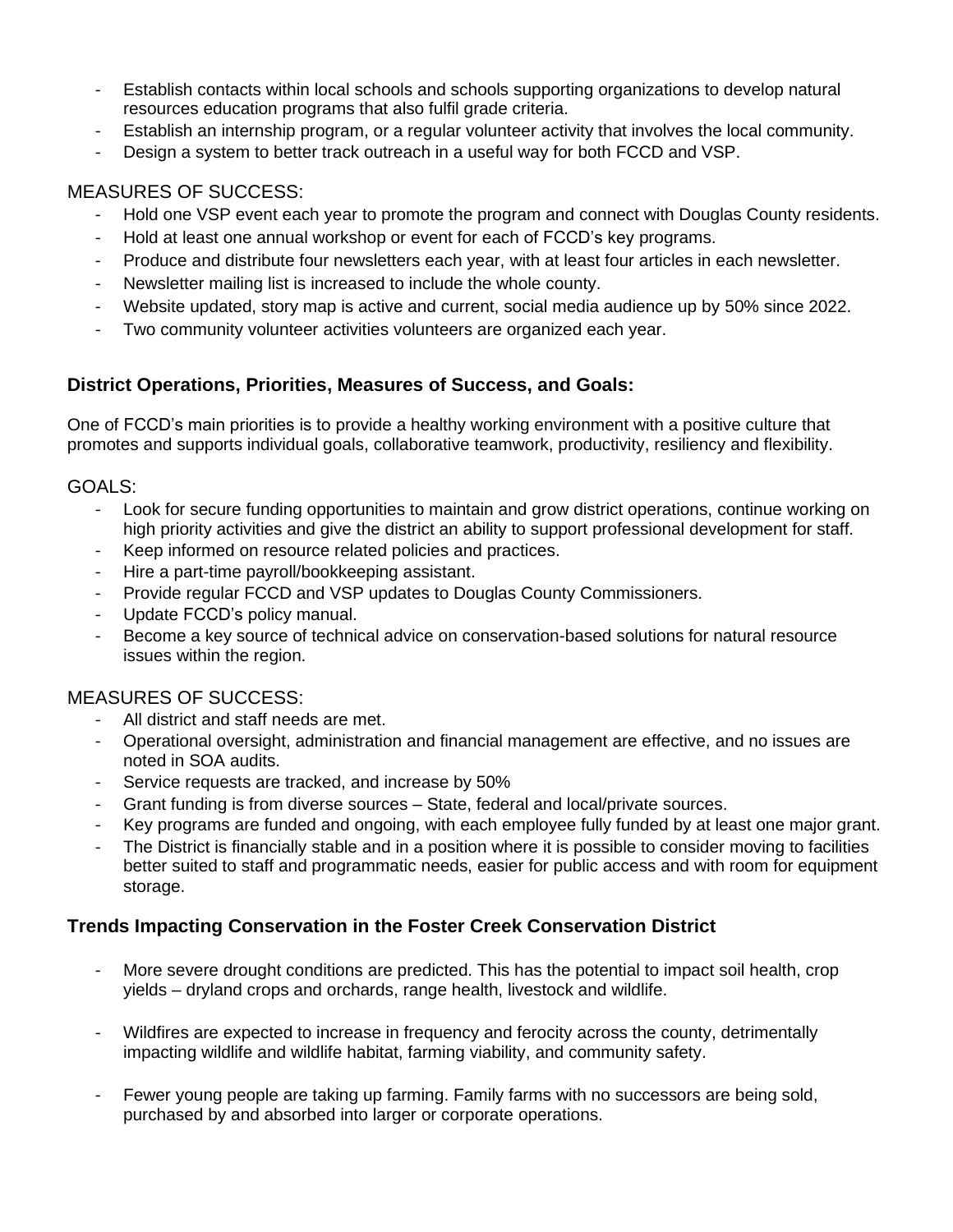- The new equipment needed to transition farming practices from conventional to direct seed systems is very expensive and cost prohibitive for some.
- The cost of a common herbicide predicted to increase significantly, the high volume of herbicide required when implementing no-till systems and herbicide resistant weeds are all becoming local concerns.

## **Strategies, Services & Products to Address Trends**

- FCCD staff will continue to communicate and work with producers, local communities and other local agencies to ensure assistance programs that address the needs identified within the District are found, adapted or developed, as necessary.
- FCCD will assess both its short and long-term plans on a regular basis to ensure programmatic focus is relevant to developing concerns.
- FCCD staff will continue to apply for funding from multiple sources

### **Natural Resource Data:**

Information regularly referred to includes:

<https://www.census.gov/quickfacts/fact/table/douglascountywashington,WA/PST045219>

<http://wagenweb.org/douglas/towns.html>

<https://ecology.wa.gov/>

<https://waecy.maps.arcgis.com/apps/webappviewer/index.html?id=996e6b21ae394cc3a3b63c6da0c3aa0a> <https://apps.ecology.wa.gov/waterqualityatlas/wqa/startpage>

<https://apps.ecology.wa.gov/publications/documents/1203316.pdf>

<https://www.usda.gov/>

[https://www.nass.usda.gov/Publications/AgCensus/2017/Online\\_Resources/County\\_Profiles/Washington/cp](https://www.nass.usda.gov/Publications/AgCensus/2017/Online_Resources/County_Profiles/Washington/cp53017.pdf) [53017.pdf](https://www.nass.usda.gov/Publications/AgCensus/2017/Online_Resources/County_Profiles/Washington/cp53017.pdf)

<https://www.nrcs.usda.gov/wps/portal/nrcs/site/national/home/>

## **Staffing Needs**

The current team of six comprises the District Manager, two Natural Resource Specialists, two Natural Resource Technicians and the VSP Coordinator. The District Manger provides programmatic oversight, administration and financial management. Individual staff are each responsible for specific projects or actions within high priority activities identified above, but they also help each other out as necessary, based on seasonal fluctuations of workloads.

- The current number of staff is appropriate for the available funding and workload.
- The lack of additional office space would make it challenging to add new full-time employees at the current location.
- Staff level is contingent on future successful grant applications and funded partnership agreements that continue key programs.
- Additional help may be required for some projects during the summer months. If the need is determined, part-time seasonal staff may be hired and office accommodation will be temporarily adapted, if necessary.

## **Annual Budget Needs**

To meet the District's needs over the next five years, it is expected that approximately \$400,000 - \$500,000 would be needed each year to cover staff payroll and benefits, and district operations costs such as rent, communications, advertising, travel, training, some supplies and equipment, and other expenses necessary to deliver the District's program.

It is estimated an additional \$300,000 – \$500,000 will be required each year to cover cost-share and other project expenses related to implementing district programs.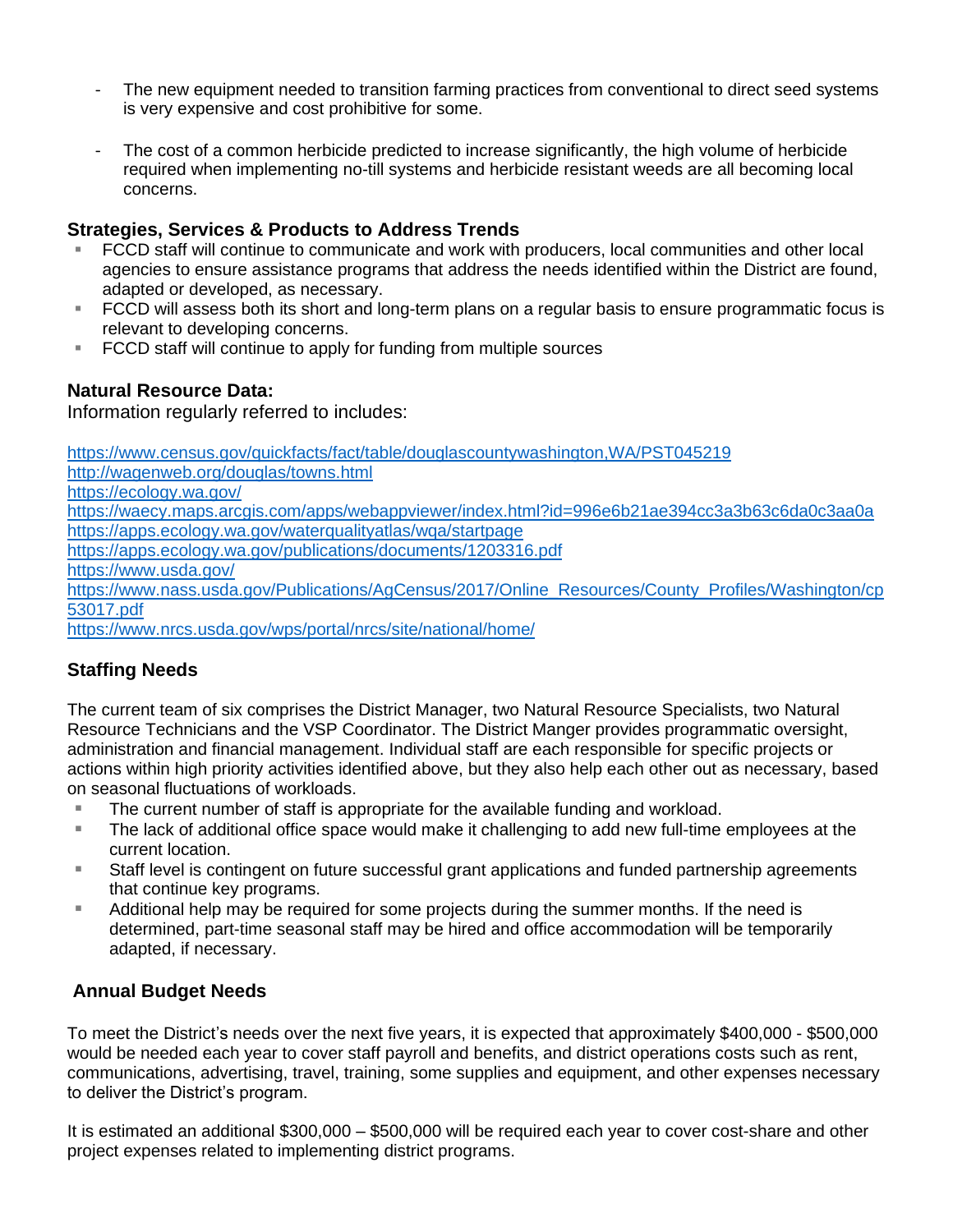# **Key Decision Makers**

■ The Foster Creek Conservation District Board of Supervisors determines the district's overall vision, direction and scope of programs.

■ The District Manager works closely with the Board of Supervisors to ensure all grant applications and subsequent program implementation correspond to this vision and that district staff are implementing planned work efficiently and effectively.

Private landowners or land managers are key decision makers, and their management decisions have the potential to impact natural resources on their individual properties.

Other decision makers who can affect regulations governing land management and resources and sources to establish and maintain technical and financial assistance programs in Northern Douglas County include but are not limited to Douglas County Commissioners, USDA-NRCS, FSA, USFWS, WDFW, USFWS, WA Dept of Ecology.

## **Benchmarks, Timeline, & Actions:**

## **1. Strategic Priority: SOIL HEALTH**

| <b>Benchmark</b>                                                          | <b>Timeline</b> | <b>12 Month Actions</b>                                                                                                                                                                                                                                                                                                                                                                                                           |
|---------------------------------------------------------------------------|-----------------|-----------------------------------------------------------------------------------------------------------------------------------------------------------------------------------------------------------------------------------------------------------------------------------------------------------------------------------------------------------------------------------------------------------------------------------|
| 25 x dryland<br>producers implement<br>new soil health<br><b>BMPs</b>     | $2022 - 2026$   | Source funding to continue direct seed program.<br>Source funding to initiate new on-farm crop trials.<br>$\overline{\phantom{a}}$<br>program – new crops, crop rotations and/or cover<br>crops.<br>At least 5 new producers are enrolled in and assisted<br>$\overline{\phantom{a}}$<br>by these programs each year.                                                                                                             |
| Participation in the<br>soil monitoring<br>program is increased<br>by 50% |                 | Source funding to continue the soil monitoring<br>$\overline{\phantom{a}}$<br>program.<br>5 new producers enrolled in the program each year:<br>60 participant fields by end of 2026.<br>Soil sampling reports are provided to participants<br>$\blacksquare$<br>annually.<br>2 producers implement a new BMP each year based<br>on their soils report information.<br>Soil health workshops are held annually.<br>$\blacksquare$ |
| A new rangeland<br>health program is<br>developed and<br>implemented      |                 | Source funding to develop this new program.<br>$\blacksquare$<br>Plan and implement the program.<br>At least 4 ranchers enrolled in the program by 2026.<br>$\blacksquare$                                                                                                                                                                                                                                                        |

# **2. Strategic Priority: WATER QUALITY**

| <b>Benchmark</b>                                         | <b>Timeline</b> | <b>12 Month Actions</b>                                                                                                                                                                                                                                                                            |
|----------------------------------------------------------|-----------------|----------------------------------------------------------------------------------------------------------------------------------------------------------------------------------------------------------------------------------------------------------------------------------------------------|
| FCCD's water quality<br>monitoring program is<br>ongoing | $2022 - 2026$   | Source funding to maintain this program<br>$\blacksquare$<br>WQ analysis indicates Foster Creek's 303d listing<br>$\blacksquare$<br>are moving towards being compliant with WA<br>standards.<br>WQ results can be linked to on-the-ground and<br>$\blacksquare$<br>riparian restoration activities |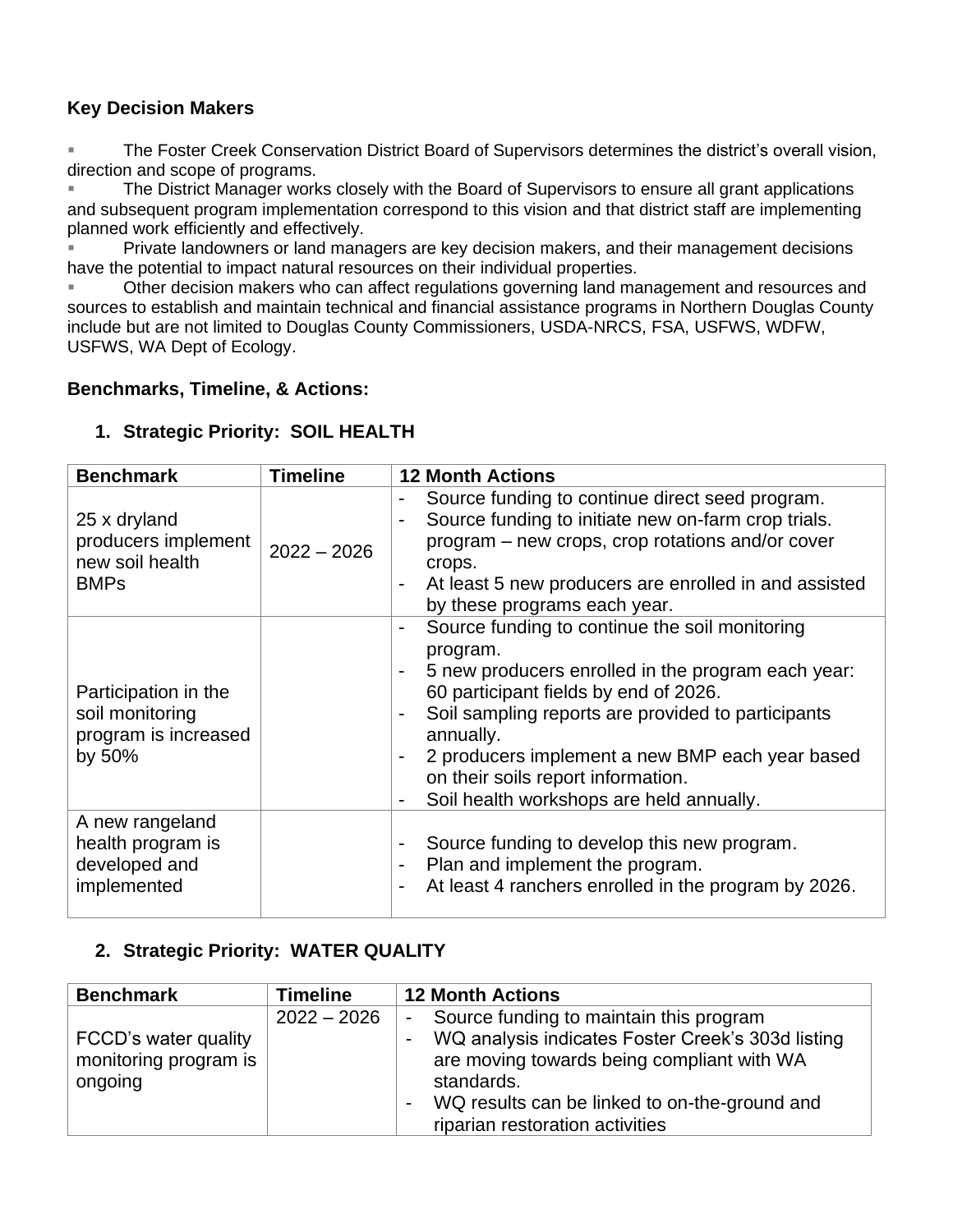| Well monitoring<br>program is<br>reintroduced                                                  | Source funding to reintroduce the program.<br>$\overline{\phantom{a}}$<br>Work with WSU to expand upon their current<br>$\blacksquare$<br>program.                                                                                                                  |
|------------------------------------------------------------------------------------------------|---------------------------------------------------------------------------------------------------------------------------------------------------------------------------------------------------------------------------------------------------------------------|
| Three new restoration<br>projects are<br>developed for the<br><b>Foster Creek</b><br>watershed | Source funding to plan and implement 3 new<br>$\blacksquare$<br>projects<br>3 plans completed by 2024.<br>$\sim$<br>1 new project implemented by 2026<br>$\sim$                                                                                                     |
| A new WQ program is<br>developed for<br>Jameson Lake                                           | Source funding to hire a specialist lake<br>management consultant.<br>Source funding to reintroduce lake WQ monitoring.<br>$\blacksquare$<br>WQ monitoring is underway on the lake.<br>$\overline{\phantom{a}}$<br>1 x algae control activity is being implemented. |

# **Strategic Priority: FIRE RECOVERY**

| <b>Benchmark</b>                                                                 | <b>Timeline</b> | <b>12 Month Actions</b>                                                                                                                                                                                      |
|----------------------------------------------------------------------------------|-----------------|--------------------------------------------------------------------------------------------------------------------------------------------------------------------------------------------------------------|
| Fire recovery<br>assistance program is<br>active and ongoing                     | $2022 - 2026$   | Source fund to continue the fire recovery program<br>Teaching modules are completed and 1 training<br>$\blacksquare$<br>workshop for at least 30 participants is held<br>annually.                           |
| Defensible space<br>acreage in Northern<br>Douglas County is<br>increased by 20% |                 | 100 landowners are assisted with HIZ or ISP plans;<br>$\blacksquare$<br>20 new plans are completed each year.<br>10 landowners take fire risk mitigation actions on<br>$\sim$<br>their properties each year. |

# **Strategic Priority: TECHNICAL ASSISTANCE**

| <b>Benchmark</b>                                                 | <b>Timeline</b> | <b>12 Month Actions</b>                                                                                                                                                                                                    |
|------------------------------------------------------------------|-----------------|----------------------------------------------------------------------------------------------------------------------------------------------------------------------------------------------------------------------------|
| VSP profile is<br>increased across<br>Douglas County             | $2022 - 2026$   | VSP messaging is updated and 50 new landowners<br>are contacted each year<br>50 new anonymous checklists are submitted each<br>year.                                                                                       |
| 2 Orchard projects<br>are planned                                |                 | VSP outreach to local orchards is completed.<br>2 orchard projects are planned and underway or<br>implemented.                                                                                                             |
| <b>Ongoing Task Order</b><br>contacts with NRCS                  |                 | All staff have received NRCS farm planning<br>$\sim$<br>training.<br>At least 100 reviews/plans completed for NRCS<br>each year and 100 cooperators are able to enroll in<br>programs or implement conservation practices. |
| <b>Technical assistance</b><br>is provided to 100<br>cooperators |                 | FCCD staff engage with 20 landowners each year.                                                                                                                                                                            |